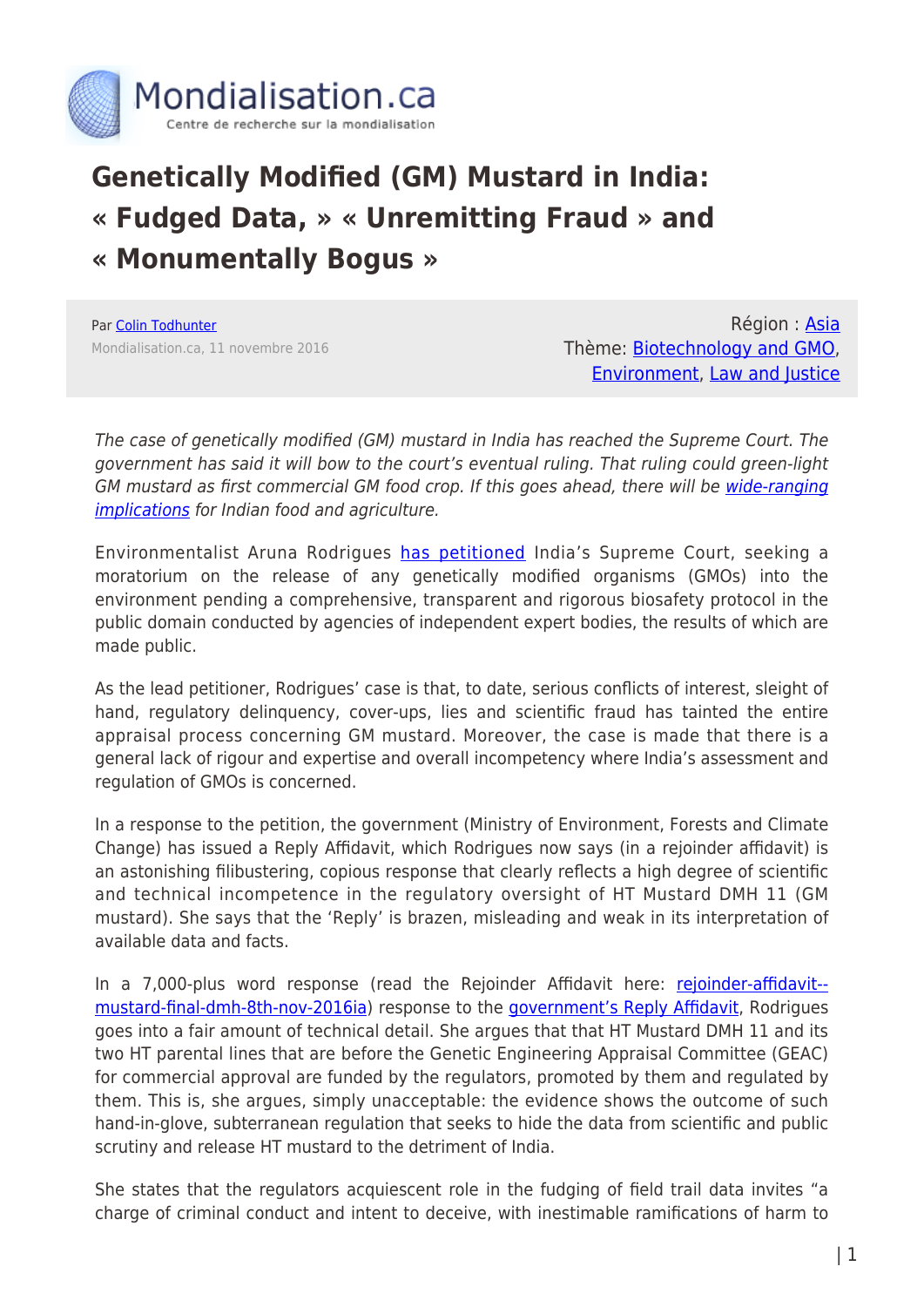our nation. A criminal investigation is required into these processes."

The Rejoinder Affidavit argues that, counter to the arguments set out in the 72-page Reply Affidavit by the government, the following is the actual reality underpinning GM mustard in India.

1) Field trial data was fudged.

2) HT DMH 11 and its two parental line GMOs are scientifically and unambiguously herbicide tolerant (HT) crops.

3) India is indeed a centre of diversity/domestication of mustard with a rich germplasm. Contamination from commercialised HT DHM11 of India's mustard germplasm is a certainty.

4) Field trails of the GM mustard discarded scientific norms wholesale and are invalid.

5) HT Mustard DMH 11 remains unproven on scientific grounds as a superior hybridmaking technology.

6) The cumulative evidence is that HT DMH11 (and its GMO parental lines) are a monumental and dangerous bluff and the nation has been fooled into believing that it will reduce imports of oilseeds because it will provide high-yielding hybrids.

Fudged data and invalid field tests

Rodrigues presents various field trial data and goes into much technical detail to make the case for how data was fudged to present GM mustard in a favourable light. Readers are urged to consult the Rejoinder Affidavit for the details.

## Made for Bayer?

While there appears to be an attempt to confuse the issue in the government's Reply Affidavit, Rodrigues argues that the gene for glufosinate herbicide resistance will be present in GM mustard hybrids, making the crop resistant to (Bayer's) herbicide. And while the government argues "there is no proposal to use this herbicide in the farmers' field," such arguments, according to Rodrigues "smack of ignorance and carelessness of how a HT GM crop can be possibly used and more dangerously, approved for commercialisation by the GEAC."

In other words, the government's argument in the matter of DMH 11 is "a blatant misrepresentation of facts, expedient policy and scientifically untenable."

Contamination and the crucial importance of centres of genetic/biological diversity

Rodrigues cites examples to highlight that a 20-year history of GMOs in various countries shows that GMO Contamination of non-GMO crops is a biological certainty and is irreversible. Such contamination leads to a loss of native varieties that contain important genetic diversity needed for future traits. These traits are bred into crop varieties through traditional breeding techniques that genetic engineering has failed to match.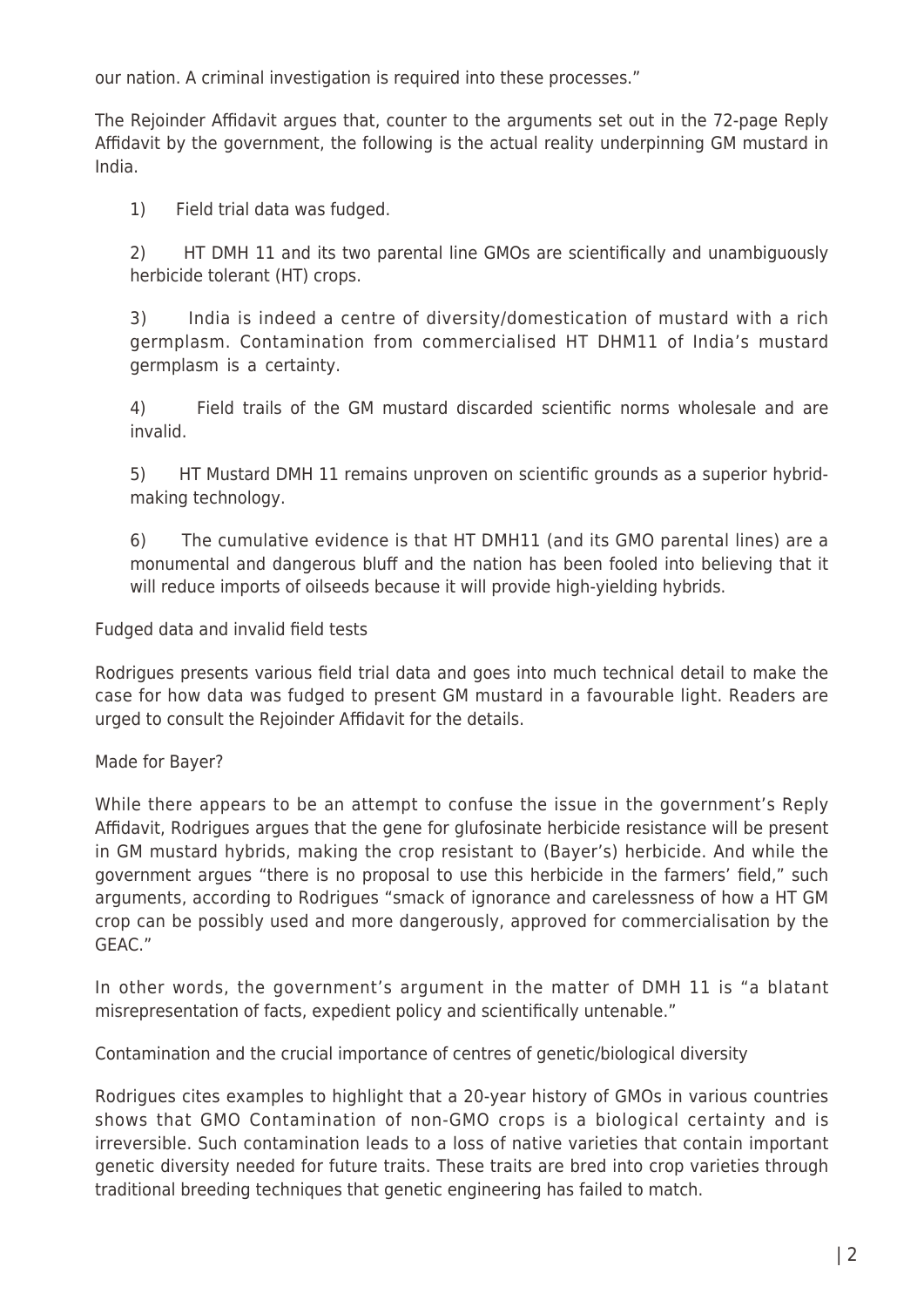GM crops themselves must rely on nature's genetic diversity to supply what is required in traits of parental lines to meet new problems and diseases. India holds a rich store house of genetically diverse germ plasm and plant traits that is vital for future food security and wellbeing.

The case of Bt brinjal is referred to. India has the world's greatest brinjal diversity of 2,500 varieties and this is in large part why the indefinite moratorium was imposed in 2010. An assessment by several leading international scientists revealed the great malaise of Indian GMO regulation at the time and exposed the rot. Rodrigues argues that the regulatory oversight of HT mustard DMH 11 overtakes the regulatory shambles connected with Bt brinjal.

Bogus claims and a "monumental bluff"

Various arguments are then put forward to discount many of the other claims made by the government, and Rodrigues takes issue with the fact that HT Mustard DMH 11 remains unproven on scientific grounds as a superior hybrid-making technology. She makes the case that GM mustard is a monumental and dangerous bluff and the nation has been fooled into believing that HT DMH 11 will reduce imports of oilseeds because it will provide highyielding hybrids.

However, as described [here,](http://www.counterpunch.org/2016/10/27/lower-yields-and-agropoisons-what-is-the-point-of-gm-mustard-in-india/) the government's own admission s that GM traits in mustard would not be responsible for increased yields. Moreover, the issue of oilseeds imports has nothing to do with the supposed low productivity of Indian oilseed agriculture and everything to do with trade policies [which has seen](http://www.globalresearch.ca/palm-oil-and-gm-mustard-a-marriage-made-in-hell/5513685) India become a dumping ground for subsidised imports.

Supporters of GM have cynically twisted this situation to call for the introduction of GM mustard to increase productivity. But if HT Mustard DMH 11 will not enhance yields and if the real cause of rising edible oils imports is not the result of poor productivity within India, what is the point of this GM mustard? We need [look no further than](http://www.huffingtonpost.ca/colin-todhunter/india-bayer-monsanto_b_12794698.html) the geopolitics of food and energy that derive from certain corporate-written trade deals.

Rodrigues also questions the efficacy (and, by implication, the politics) of hybrid seeds, especially as farmers must purchase them every year to obtain the properties of the hybrid. Becoming dependent on the seed industry (which is becoming increasingly consolidated in the hands of a few major transnational corporations) can again lead to loss of native varieties that contain important genetic diversity needed for future yield gains, pest resistance and responses to climate change and could increase farmer costs (Bt cotton is a case in point).

The evidence is far from conclusive with regard to the superiority of hybrids, and Rodrigues cite examples of non-GM mustard hybrids currently on the Indian market. When there are also so many conventional mustard hybrids available, the case for GM mustard looks even more shaky to say the least.

What Rodrigues has set out to show is a lack of logic and hard science in the Reply Affidavit by the government. In fact, she calls out the government for relying on statements based on "pure spin" and concludes that the case in favour of GM mustard in India relies on "unremitting regulatory fraud," is "ethically deviant" and defies "democratic processes."